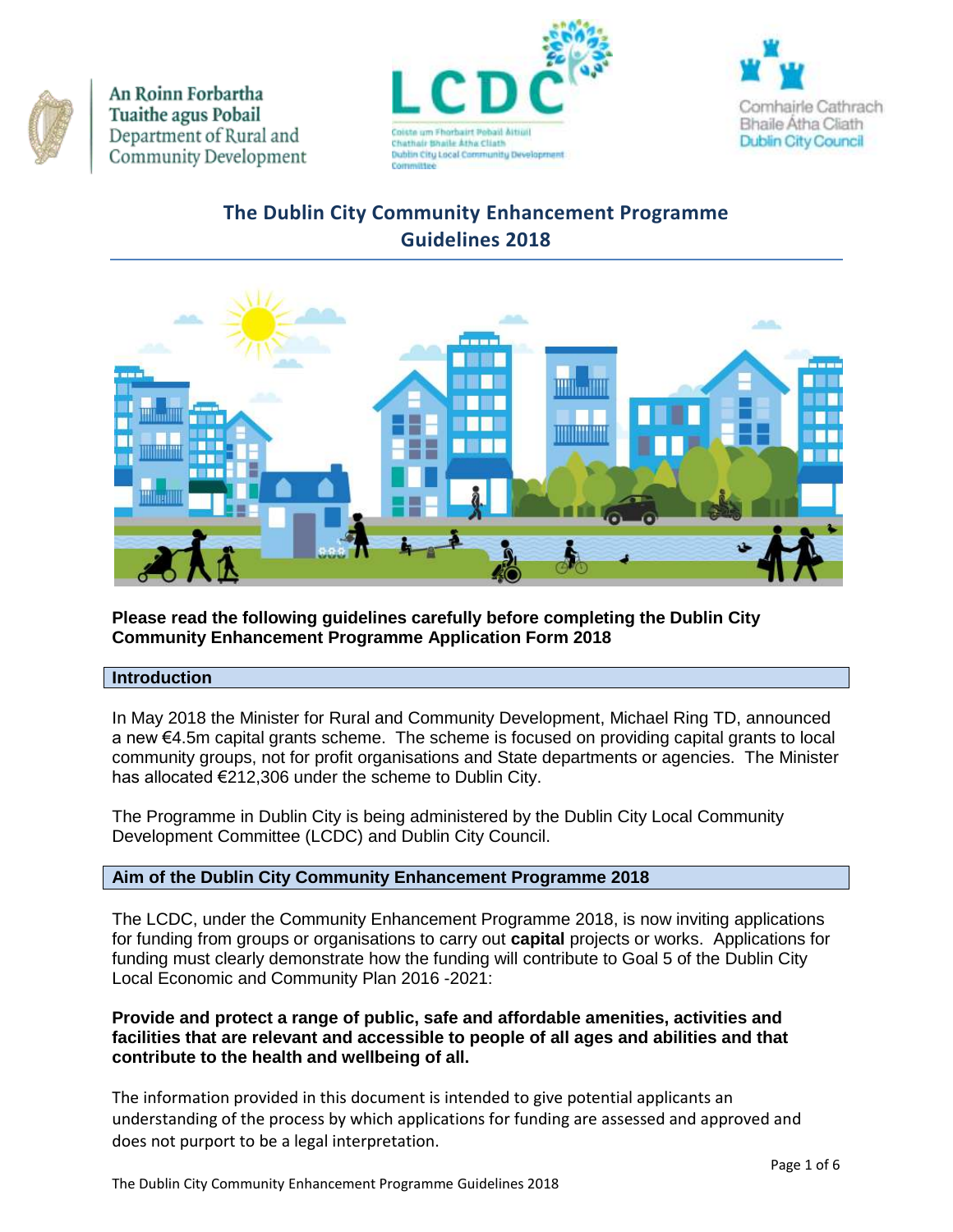#### **Eligibility**

- Applications must be for **capital** projects or work taking place within the Dublin City Council area.
- Applications from local community and voluntary groups, not-for-profit organisations will be considered.
- Government Departments and State Agencies (in cases of leveraging funding) will also be considered.
- Commercial organisations, individuals and for-profit organisations are not eligible for funding under this Programme.
- Only completed applications submitted on time  $(30<sup>th</sup>$  July 2018) and on the official Dublin City Community Enhancement Programme Application Form 2018 will be considered.

#### **Available Funding**

The total amount of funding available under the Dublin City Community Enhancement Programme 2018 is €212,306.

The Programme will offer **grants on a scale as follows:**

Capital grant of up to €1,000 Capital grant of  $€1,000 - €5,000$ Capital grant of €5,000 - €10,000 Capital grant of  $€10,000 - €15,000$ 

- $\cdot\quad$   $\in$  65,000 of the total fund has been ring fenced for grants of up to  $\in$  1,000.
- Applications must specify the amount of funding required and include evidence of the cost. A written quote or a print-out from a supplier website will suffice as evidence of cost.
- Payments to successful applicants will be made in 2018 into the dedicated bank account used by the applicant group / organisation.
- Applicant groups must self-certify that they do not have the funding to undertake the work, without the grant aid, or alternatively that with the grant they will now undertake a larger project which they otherwise would not be able to afford.
- If the funding application is for one element of a project, applicants will be required to provide documentary evidence of the availability of the balance of funding for that particular element of the project.

#### **Timeline**

- Deadline for submission of applications is  $30<sup>th</sup>$  July 2018.
- Notification of LCDC decision September 2018.
- Payment of funding October December 2018.
- Any funding that remains unspent on  $30<sup>th</sup>$  September 2019 must be returned to the Department of Rural and Community Development via Dublin City Council.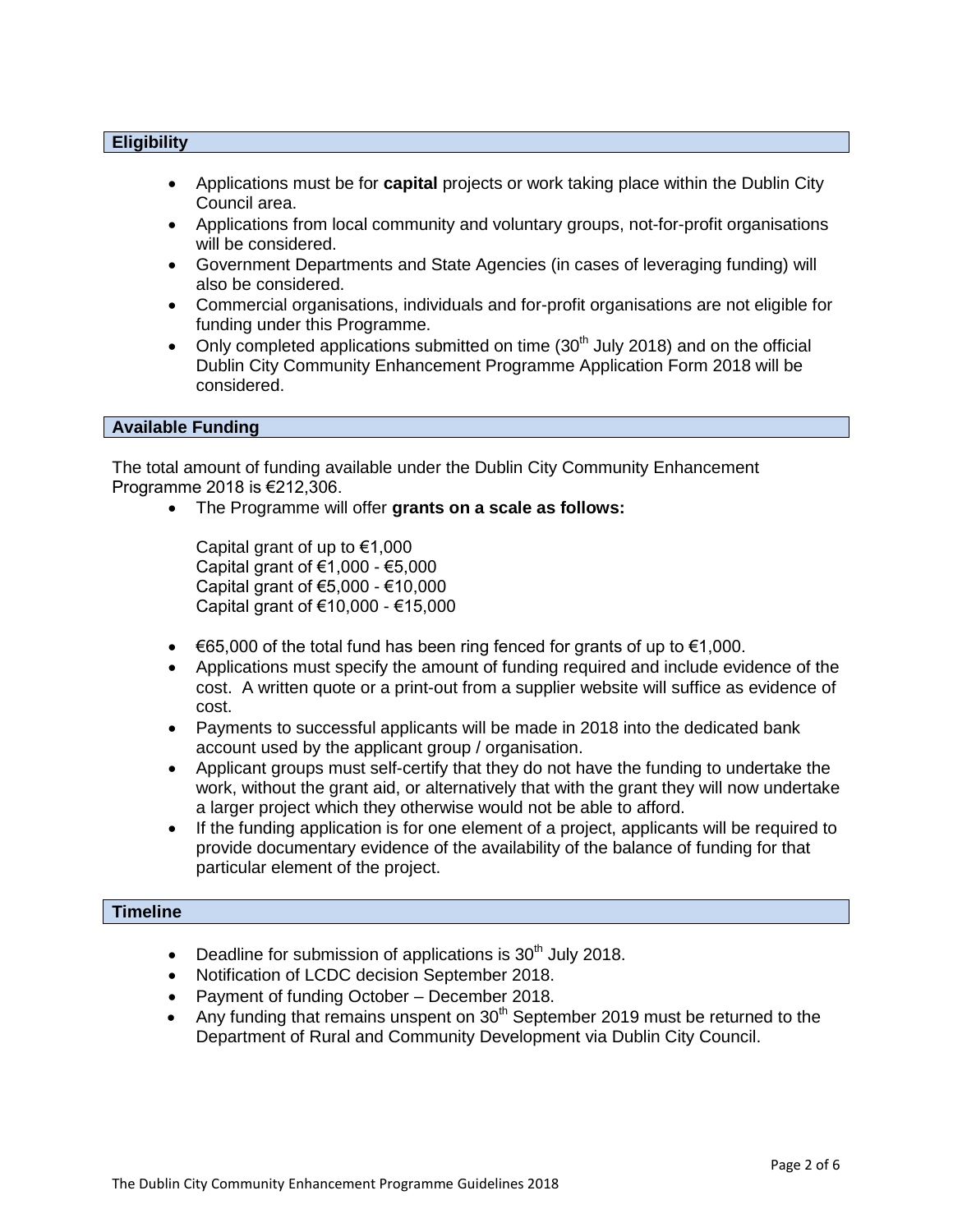### **What will be funded**

- Projects or elements of projects of a **capital nature**. Match-funding from other sources is allowed but is not a requirement for application approval.
- In cases where both current and capital works are carried out together, only the capital element can be funded through the Dublin City Community Enhancement Programme 2018.
- The Programme will cover capital funding for projects or work or facilities that will contribute to Goal 5 of the LECP - Provide and protect a range of public, safe and affordable amenities, activities and facilities that are relevant and accessible to people of all ages and abilities and that contribute to the health and wellbeing of all.

#### **What will not be funded**

The following expenditure is not eligible for funding:

- Any day-to-day expenses (i.e. current or operating costs)
- Employment costs
- Routine maintenance, minor repairs or other ongoing costs
- Legal or insurance costs
- Project management fees
- Purchase of lands or buildings
- Feasibility or research studies
- Private or commercial operations
- Assistance to cover loans or deficits
- Events or festivals
- Projects outside the Dublin City Council administrative area

## **Criteria for Selection**

All applications for funding received by the Dublin City Local Community Development Committee under this Programme will be treated fairly and impartially and will be assessed against the following criteria:

- Potential to contribute to the achievement of Goal 5 of the Dublin City Local Economic and Community Plan.
- Geographical balance and desirability to fund a variety of projects.
- Prioritise projects or facilities located in disadvantaged areas or working to promote social inclusion.
- Demonstrated need for the project and number of people that will benefit.
- Demonstrated collaboration with other organisations.

The LCDC, in evaluating proposals received, may seek advice and consult with other agencies and may disclose information on projects under consideration to those experts and agencies.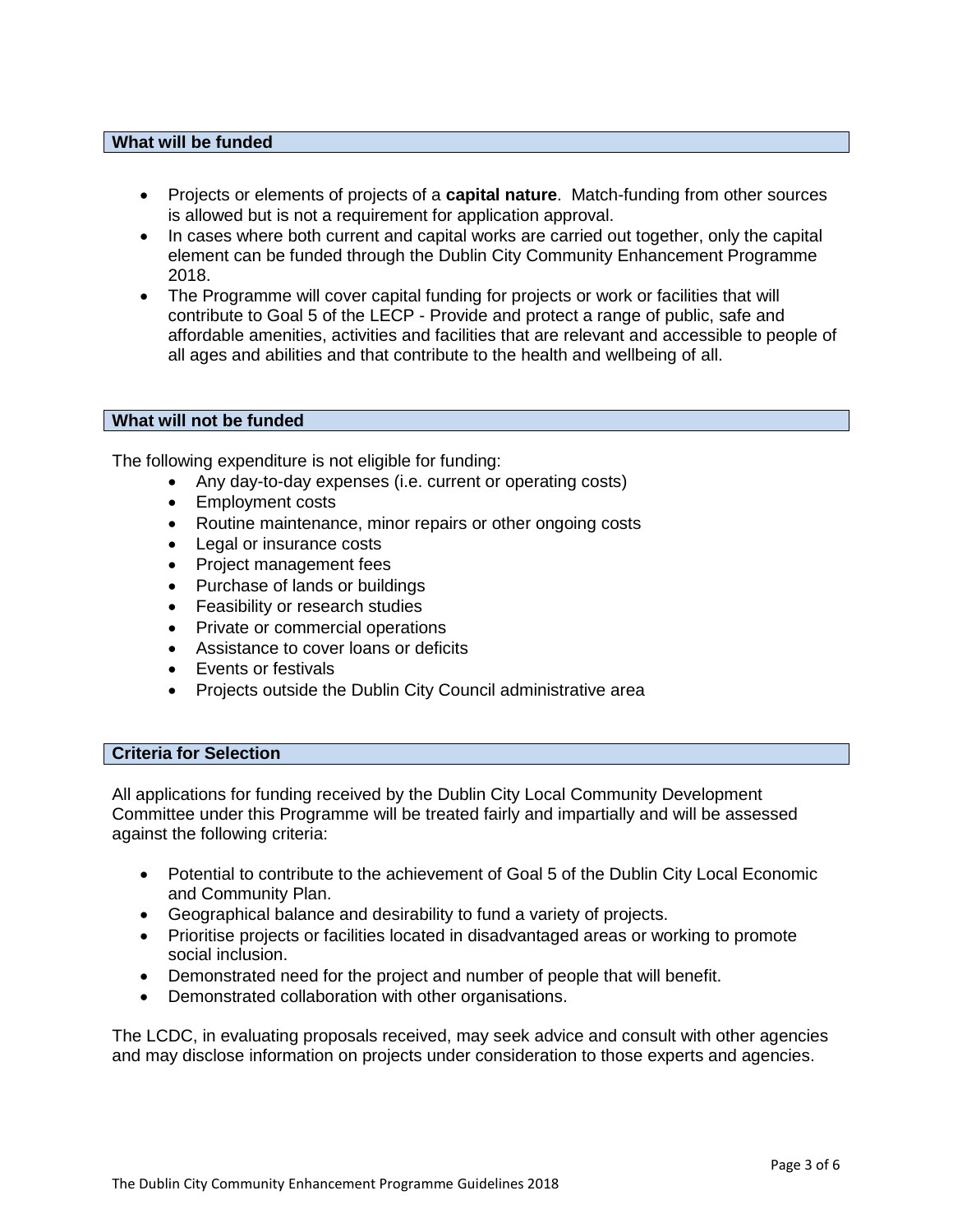## **Requirements of the Community Enhancement Programme 2018**

The following conditions apply to all groups or organisations:

## **Tax Requirements**

- The applicant group/organisation does not have to be registered for tax purposes.
- Any applicant group/organisation that is registered for tax purposes must be tax compliant. In line with revised tax clearance procedures, which came into effect in January 2016, the Tax Clearance Access Number and Tax Reference number must be submitted for verification purposes.
- VAT will only be paid where it is included in the application amount. No further requests for VAT payments or repayments will be accepted.

## **Statutory Consents**

- Applicants must ensure that all necessary statutory permissions or consents have been obtained before any works commence. This includes but is not confined to planning permission.
- **Child Protection**
	- Where relevant, successful applicants must have in place a child protection policy including a vetting procedure, in accordance with national child protection policy.

## **Insurance**

 Written evidence of a valid insurance policy may be requested by the LCDC, where relevant, during the applications review process.

## **Freedom of Information**

 Under the Freedom of Information Act 2014, details contained in applications and supporting documents may, on request, be released to third parties. If there is information contained in your application which is sensitive or confidential in nature, please identify it and provide an explanation as to why it should not be disclosed. If a request to release sensitive information under the legislation is received, you will be consulted before a decision on whether or not to release the information is made. In the absence of the identification of particular information as sensitive, it could be disclosed without any consultation with you.

## **Usage of information**

• The information provided on the form will be utilised for the purposes of evaluating and administering the grant process, and to facilitate audits and any site visits. When evaluating the applications received the LCDC may seek advice and consult with other agencies, and may disclose information on projects under consideration to those experts and agencies. The Department, the Dublin City LCDC and Dublin City Council reserve the right to publish a list of all grants awarded including the name of the group or organisation in receipt of funding and the general location of the group.

## **Acknowledgment of funding**

 Due to the value of some of these grants, it would not be cost-effective to require signage acknowledging the Department, Local Authority or LCDC. Other suitable acknowledgments will suffice e.g. on a group/organisation's website or social media platforms. Where signage is developed it should acknowledge the contribution of the Department.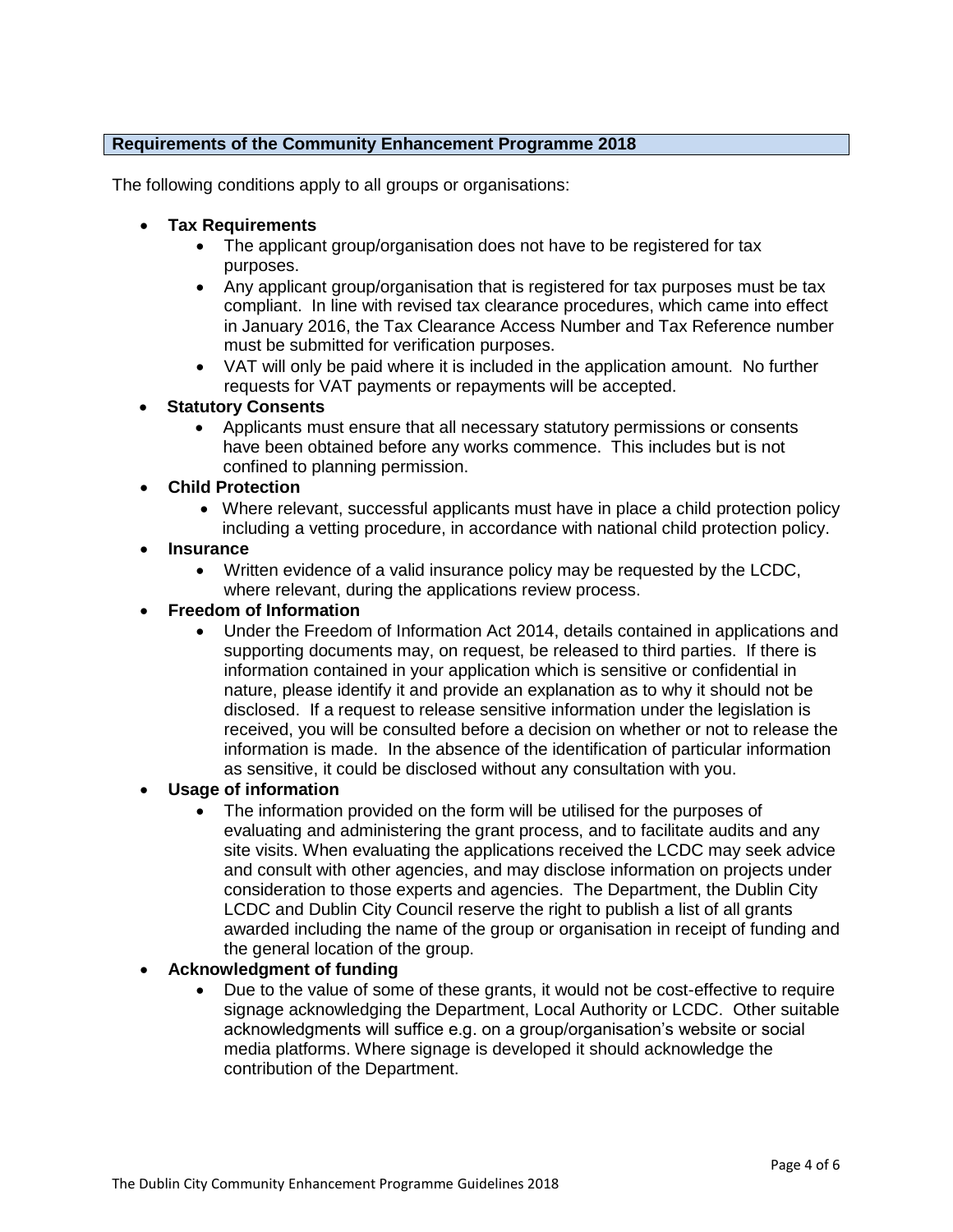### **Payment Process**

- Following the decision of the LCDC, each approved project, subject to the completion of legal formalities and other requirements, will receive an offer in principle of grant-aid. This will be subject to compliance with the relevant terms and conditions and subject to the satisfactory acceptance by the applicant of this offer.
- There is no requirement for the group or organisation to request payment, the LCDC will confirm that all the details on the application form are unchanged and Dublin City Council will make payment directly.
- The Minister reserves the right to reassign the funds offered to another approved project if all requirements are not met within a defined period.

#### **Accountability and Corporate Governance**

- Successful applicants will be required to comply with the highest standard of transparency and accountability as documented in the Department of Public Expenditure and Reform Circular 13/2014 - Management of and Accountability for Grants from Exchequer Funds<http://circulars.gov.ie/pdf/circular/per/2014/13.pdf>
- Groups or organisations who are funded under this Programme will be expected to provide evidence of spend in the form of invoices and photographic evidence and a short report on how the project contributed to Goal 5 of the Dublin City Local Economic and Community Plan.
- The Department, the Dublin City LCDC and Dublin City Council reserve the right to carry out inspection visits or an audit of expenditure.
- The Department is encouraging funded bodies to adopt the Code of Practice for Good Governance of Community, Voluntary and Charitable Organisations. Further information on the Code is available at [www.governancecode.ie](http://www.governancecode.ie/)